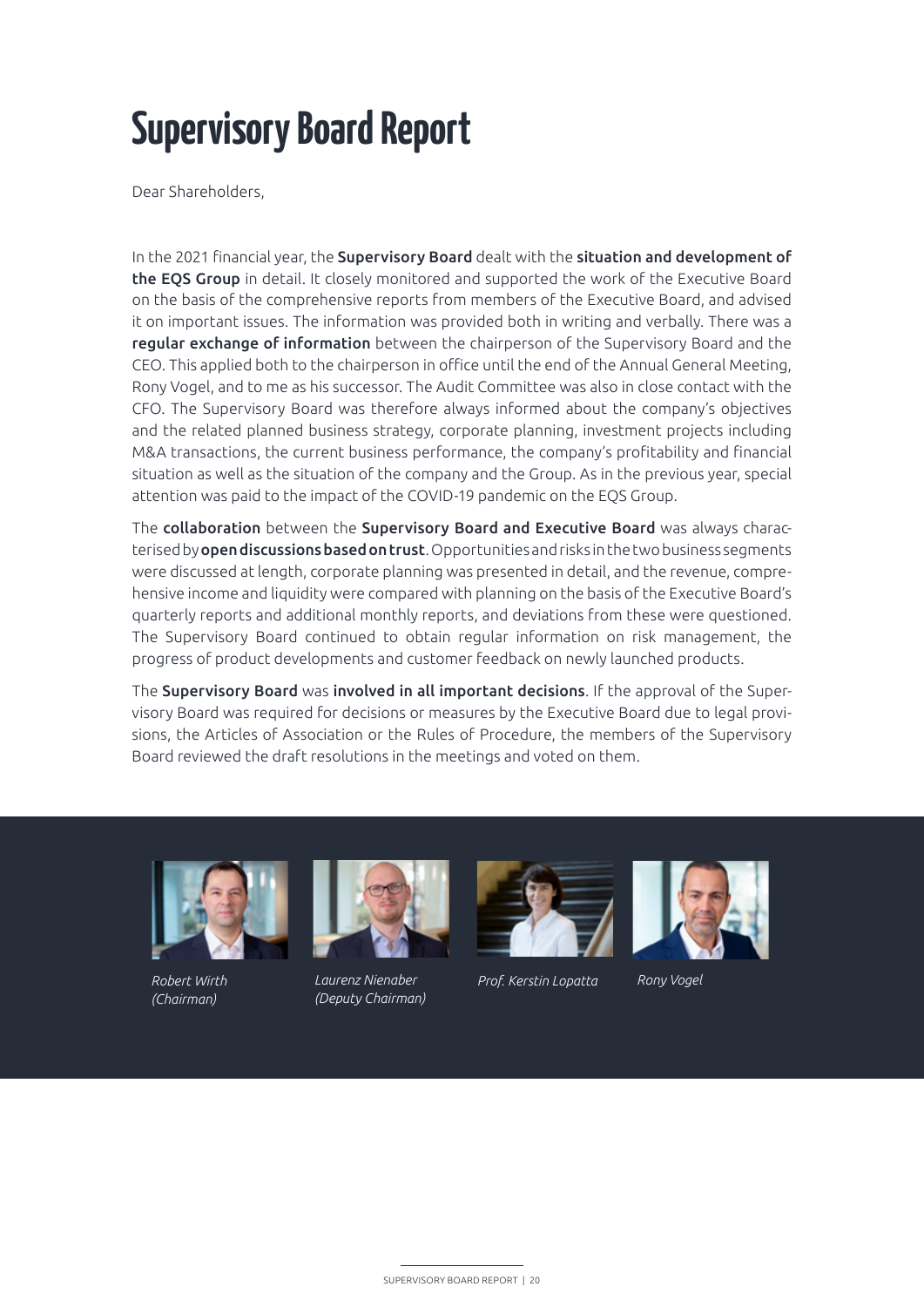## **Changes on the Supervisory Board**

Long-term member Peter Conzatti retired from the Supervisory Board, after having been a member of this body since 2005. He has been supporting the company since its foundation in the year 2000, in particular thanks to his capital market expertise. On behalf of the Supervisory Board and the Executive Board, we would like to take this opportunity to express our sincere thanks for working together with us in a spirit of trust over all these years. Peter Conzatti will remain associated with EQS Group AG.

Prof. Dr. Kerstin Lopatta, Professor for Accounting, Auditing and Sustainability at the University of Hamburg, was **newly elected** to the **Supervisory Board**. She is a recognised **expert** in the fields of accounting, corporate governance and sustainability and also contributes her expertise to the German Accounting Standards Committee. She gained international experience in Europe, the USA and Asia. With Prof. Lopatta, EQS Group AG wins an expert whose profile covers both the requirements for a member of the Supervisory Board and the business segments served by EQS Group AG.

The Supervisory Board elected Robert Wirth as the new chairperson of the Supervisory Board and Laurenz Nienaber as his deputy during the constituent meeting on 14 May 2021. The body consists of a total of four members, including newly elected Prof. Dr. Kerstin Lopatta, and the former chairperson of the Supervisory Board Rony Vogel.

#### **The Supervisory Board's Work**

In the 2021 financial year, a total of five ordinary Supervisory Board meetings were held, at which the Executive Board provided information about the economic situation and business development. The Supervisory Board was fully represented at all meetings. Members of the Executive Board generally attended the Supervisory Board meetings, although not all members of the Executive Board were always present depending on the topic. The Supervisory Board also held consultations without the Executive Board. In addition to the ordinary meetings, there were other extraordinary meetings as well as resolutions on current topics that were adopted by written circular. The Supervisory Board formed two committees, the Audit Committee and the Remuneration Committee, which were newly appointed after the Annual General Meeting on May 14, 2021. The **Audit Committee** consists of Prof. Dr. Kerstin Lopatta as chairperson and Laurenz Nienaber. With this appointment, we already meet the requirements of the Financial Market Integrity Act (FISG). Kerstin Lopatta is a proven expert in accounting and auditing, while Laurenz Nienaber has extensive knowledge of accounting and is constantly expanding this knowledge through his work as a fund manager in practice. Rony Vogel took over the chair of the **Remuneration Committee**, which Robert Wirth is also a member of.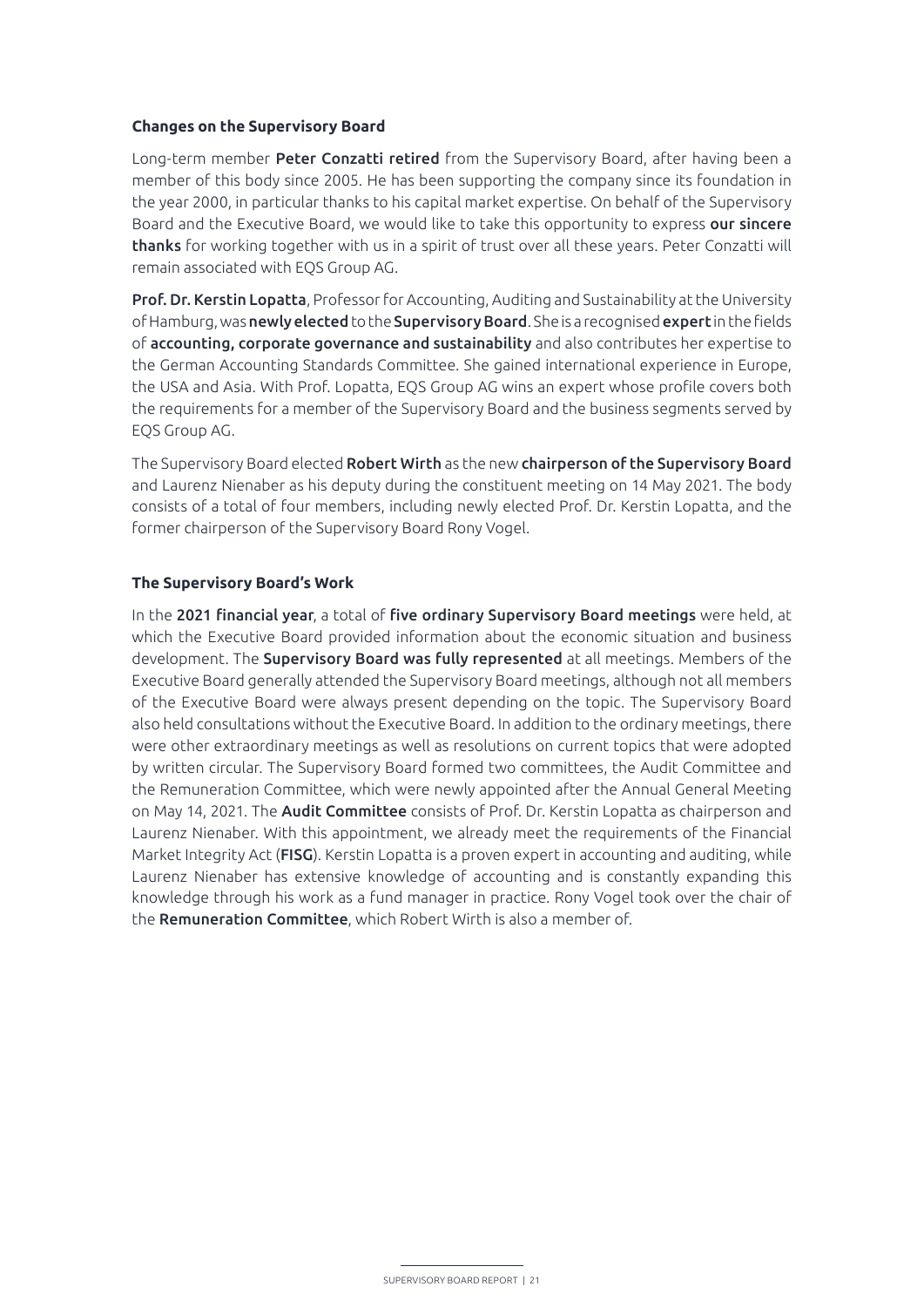## **Supervisory Board Meetings and Priorities**

The Supervisory Board focused on the following topics in its individual meetings:

At an ordinary meeting in February, the Supervisory Board dealt with the integration of Got Ethics A/S and discussed the market entry or opening of new locations in Spain, Austria, the Czech Republic and Scandinavia. The Supervisory Board also received a detailed explanation of the **sales strategy** for the Integrity Line whistleblowing system. In addition to the presentation of possible takeover targets, a lot of time was devoted to reporting on the ongoing audit by the auditing firm BDO and on the status of planning for the 2021 financial year. Other topics discussed at the meeting included the possible adjustment of the remuneration structures for the Executive Board and Supervisory Board in line with the German Corporate Governance Code, the possibility for investors to contact the Supervisory Board, the EQS Group AG 2021 Annual General Meeting and other legal and insurance law topics.

In an extraordinary meeting in February, the Supervisory Board dealt with the Executive Board's proposal for a capital increase with partial utilisation of the Authorised Capital 2020/I created by the Annual General Meeting on 17 July 2020 in accordance with Article 4 (3) of the Articles of Association and approved the issue of up to 357,361 new no-par value registered shares against cash contributions. The capital increase was subsequently successfully placed with institutional investors at a price of EUR 38.00 per share.

In March, the Supervisory Board adopted written resolutions on the planning for the 2021 financial year, the invitation and agenda for the Annual General Meeting and followed a proposal by the Remuneration Committee to change the Executive Board's pay.

In an ordinary meeting in March, the Supervisory Board dealt with the annual financial statements, adopted them and approved the 2020 consolidated financial statements including the management report. Furthermore, the Supervisory Board approved the acquisition of the outstanding shares in C2S2 GmbH and the establishment of an office in Vienna.

In an extraordinary meeting in April, the Supervisory Board dealt with a possible acquisition of Business Keeper GmbH.

In the run-up to the Annual General Meeting, the Supervisory Board updated its Rules of Procedure. In an ordinary meeting following the Annual General Meeting, Robert Wirth was elected as the new chairperson of the Supervisory Board and Laurenz Nienaber as his Deputy. Newly elected Prof. Dr. Kerstin Lopatta took over the chair of the Audit Committee, which Laurenz Nienaber is a member of. Rony Vogel chairs the Remuneration Committee, which Robert Wirth is also a member of.

In an extraordinary meeting in June, the Supervisory Board dealt in detail with a possible acquisition of Business Keeper GmbH and its financing and granted the necessary approvals.

The Supervisory Board approved the repurchase of up to 12,000 shares in EQS Group AG by written resolution in September to fulfil the employee stock option plan.

In an ordinary meeting in September, the Supervisory Board dealt in detail with the status of the integration of the acquired companies, in particular Business Keeper GmbH. Other topics were the international location strategy, the introduction of sustainability reporting and the **Audit** Committee's report on accounting and internal risk control systems.

In an ordinary meeting in December, the Supervisory Board dealt with questions regarding the long-term financing and strategy of EQS Group AG and discussed corporate governance and ESG issues.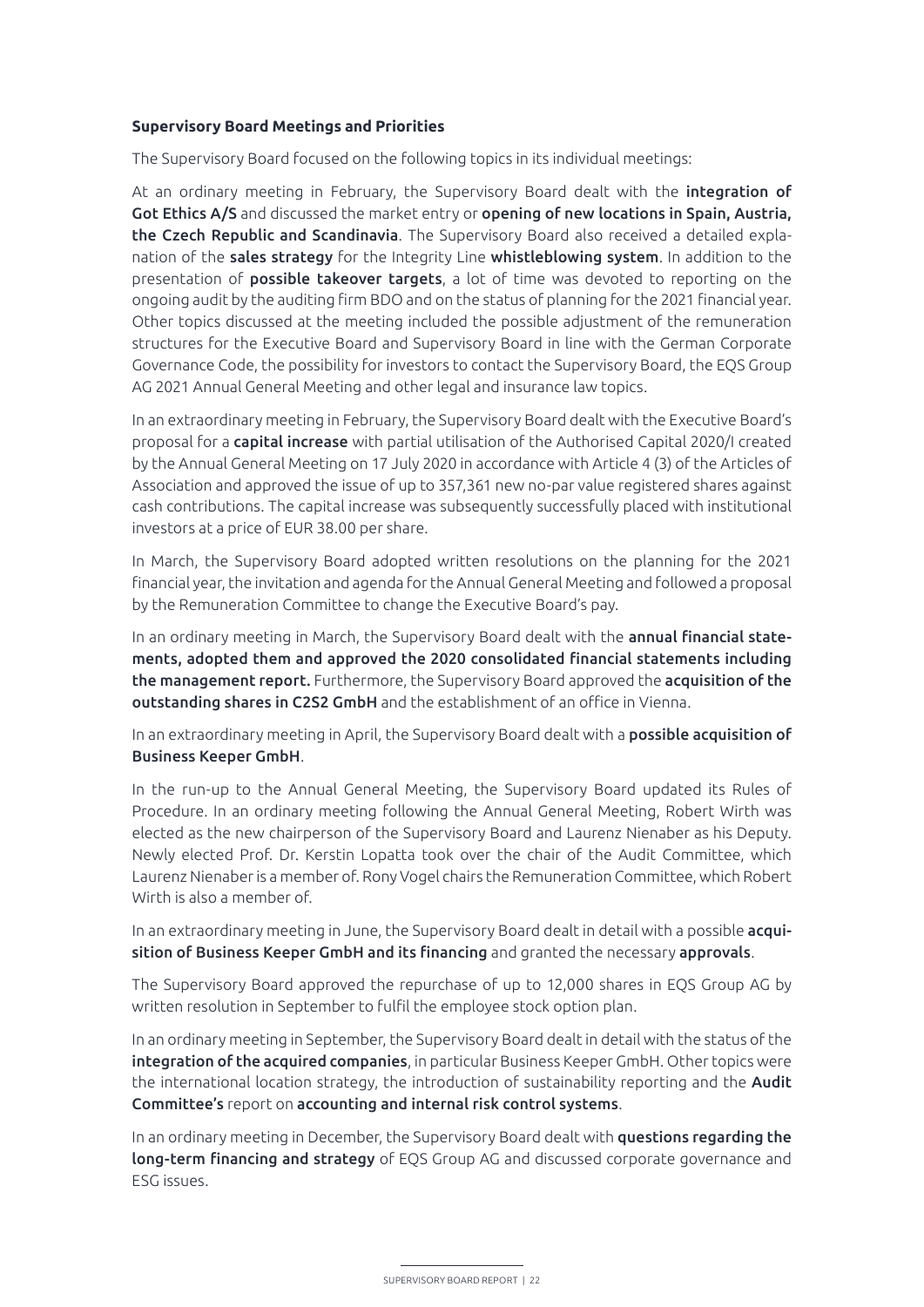In December, the Supervisory Board adopted by written resolution the Executive Board's proposal to increase the share capital by up to 187,225 shares by partially using the authorised capital. The capital increase was subsequently successfully placed with institutional investors at a price of EUR 41.00 per share.

In February 2022, the Supervisory Board adopted by written resolution the Executive Board's proposal to increase the share capital by up to 1,364,736 shares by partially using the authorised capital. The capital increase was subsequently successfully placed at a price of EUR 33.00 per share.

The Supervisory Board considers sustainable economic activity and sustainable corporate governance to be indispensable. The Executive Board's efforts to introduce sustainability reporting are therefore logical and we have always supported this. A new job has been created for this purpose. The basic work of collecting data for our company also provided us with valuable information for our own product range development. The result is a stand-alone sustainability report, which will be published for the first time with the Q1 2022 figures. This now serves as a starting point to define and implement action points to improve the performance record and then to re-evaluate the formulated targets and their achievement. This also lays the foundation for aligning part of the management remuneration with ESG criteria. It is also worth mentioning that the introduced compliance management system has become well established.

# **Annual and consolidated financial statements**

The Annual General Meeting on May 14, 2021 appointed BDO Wirtschaftsprüfungsgesellschaft, Hamburg as auditors for the 2021 financial year. It audited EQS Group AG's annual financial statements and the management report dated December 31, 2021 and the consolidated financial statements in accordance with IFRS as of December 31, 2021, including the Group management report and further notes as of December 31, 2021 and issued an unqualified audit opinion in each case.

The annual financial statements, consolidated financial statements and management report as well as the auditor's report were available to all members of the Supervisory Board. The documents were discussed on the Audit Committee and at the balance sheet meeting with the Executive Board and the entire Supervisory Board. The auditor attended the balance sheet meeting, explained the auditing principles, reported in detail on the audit and significant audit findings and addressed the audit report. All the Supervisory Board members' questions were answered.

The Supervisory Board has examined EQS Group AG's annual financial statements and management report as of December 31, 2021, as well as the consolidated financial statements in accordance with IFRS as of December 31, 2021, together with the Group management report and further notes as of December 31, 2021, taking into account the auditor's audit reports, and has satisfied itself as to the accuracy and completeness of the factual information. The Supervisory Board concurred with the results of the audit by the auditor and determined that there were no objections to be raised. The Supervisory Board approved EQS Group AG's 2021 annual and consolidated financial statements at the balance sheet meeting on March 24, 2022. The 2021 annual financial statements are therefore adopted within the meaning of Section 172 of the German Stock Corporation Act (AktG). The Supervisory Board concurs with the Executive Board's proposal for the appropriation of EQS Group AG's balance sheet profit, which does not provide for any dividends.